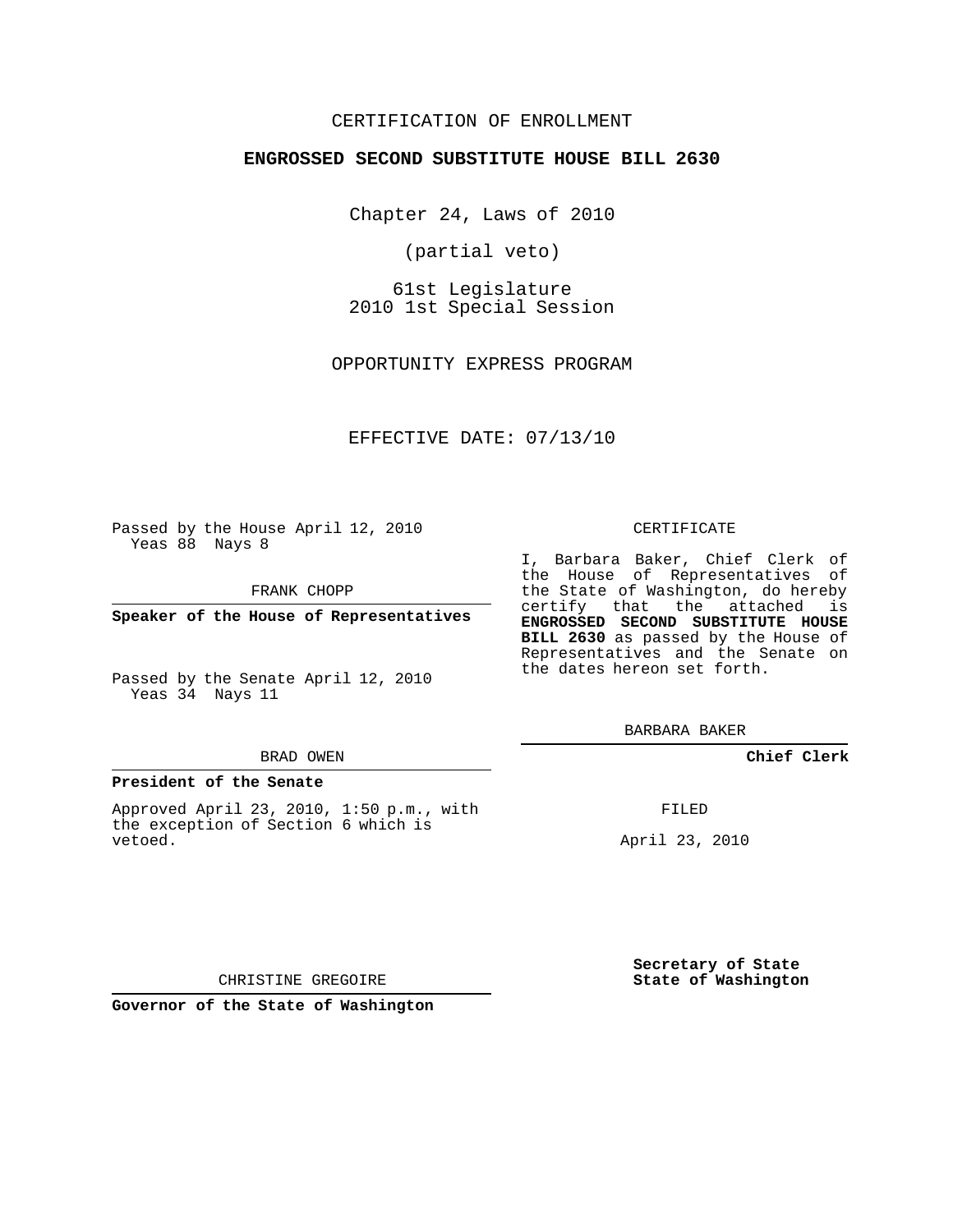# **ENGROSSED SECOND SUBSTITUTE HOUSE BILL 2630** \_\_\_\_\_\_\_\_\_\_\_\_\_\_\_\_\_\_\_\_\_\_\_\_\_\_\_\_\_\_\_\_\_\_\_\_\_\_\_\_\_\_\_\_\_

\_\_\_\_\_\_\_\_\_\_\_\_\_\_\_\_\_\_\_\_\_\_\_\_\_\_\_\_\_\_\_\_\_\_\_\_\_\_\_\_\_\_\_\_\_

## AS AMENDED BY THE SENATE

Passed Legislature - 2010 1st Special Session

# **State of Washington 61st Legislature 2010 Regular Session**

**By** House Education Appropriations (originally sponsored by Probst, Kenney, Conway, Maxwell, Jacks, White, Simpson, Seaquist, Sells, Goodman, Ormsby, and Santos)

READ FIRST TIME 02/09/10.

 AN ACT Relating to creating the opportunity express program; amending RCW 28C.04.390 and 28C.18.164; adding new sections to chapter 28B.50 RCW; creating a new section; and declaring an emergency.

BE IT ENACTED BY THE LEGISLATURE OF THE STATE OF WASHINGTON:

 NEW SECTION. **Sec. 1.** (1) The legislature finds that in times of severe economic recession, the state has a special obligation to help unemployed and low-income citizens access the training and education necessary to help them find and keep living wage jobs. The legislature also finds that during times of recession, when state revenues are at their lowest, demand for education and training are at their highest, making it especially important for the legislature to set clear goals and make the most efficient use of limited state resources.

 (2) The legislature therefore intends to expand training and education programs, which have proven to be successful, to help Washington citizens receive the training they need. These programs include the worker retraining program, the opportunity grant program, and the opportunity internship program. The legislature further intends to create more effective intake and outreach systems to reach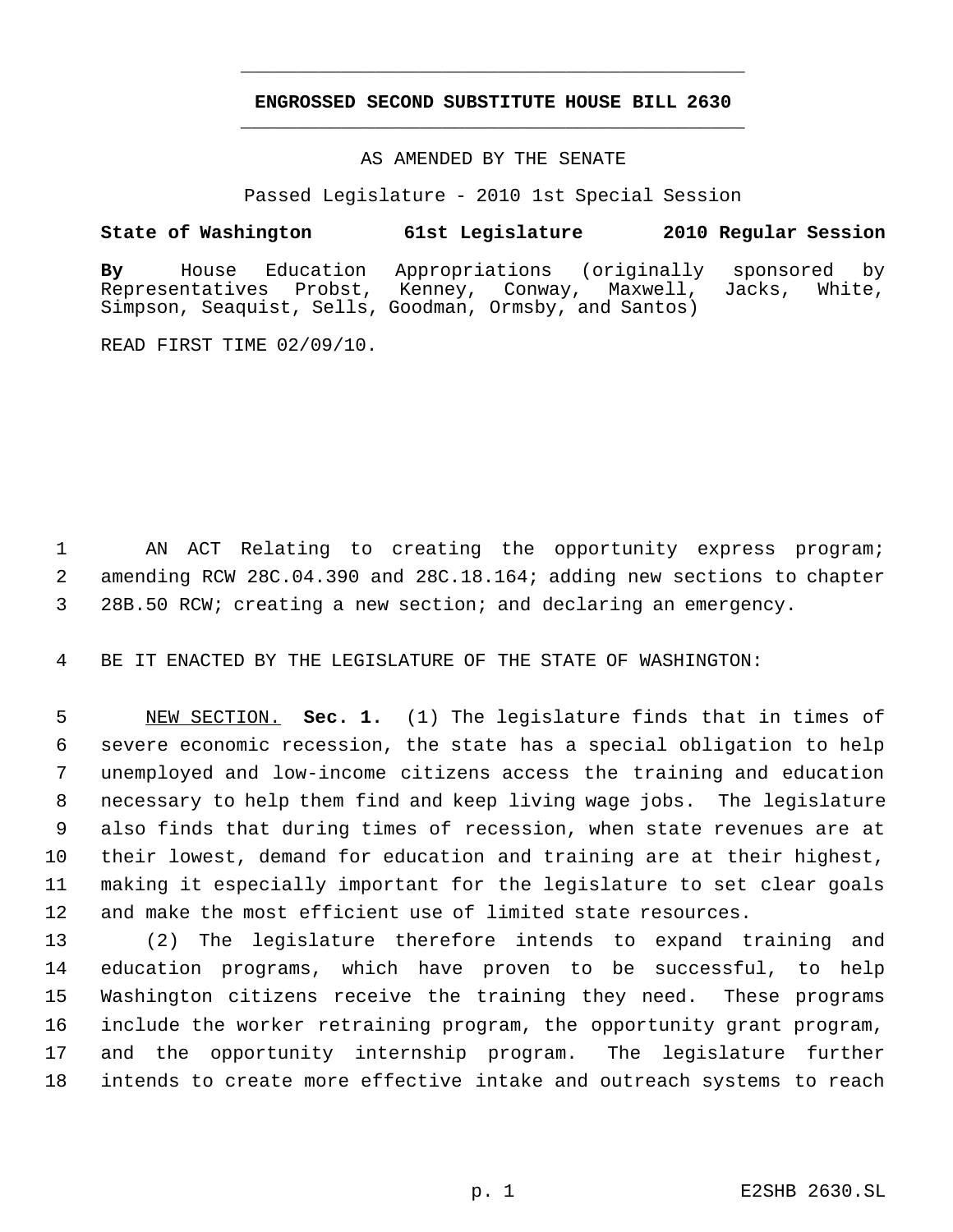the greatest number of citizens and connect them to the resources they need, including college, apprenticeship, and preapprenticeship.

 **Sec. 2.** RCW 28C.04.390 and 1999 c 121 s 1 are each amended to read as follows:

 (1) The college board worker retraining program funds shall be used for training programs and related support services, including financial aid, counseling, referral to training resources, job referral, and job development that:

(a) Are consistent with the unified plan for workforce development;

(b) Provide increased enrollments for dislocated workers;

 (c) Provide customized training opportunities for dislocated workers; and

 (d) Provide increased enrollments and support services, including financial aid for those students not receiving unemployment insurance benefits, that do not replace or supplant any existing enrollments, programs, support services, or funding sources.

 (2) The college board shall develop a plan for use of the worker retraining program funds in conjunction with the workforce training customer advisory committee established in subsection (3) of this section. In developing the plan the college board shall:

 (a) Provide that applicants for worker retraining program funds shall solicit financial support for training programs and give priority in receipt of funds to those applicants which are most successful in matching public dollars with financial support;

 (b) Provide that applicants for worker retraining program funds shall develop training programs in partnership with local businesses, industry associations, labor, and other partners as appropriate and give priority in receipt of funds to those applicants who develop customized training programs in partnership with local businesses, industry associations, and labor organizations;

 (c) Give priority in receipt of funds to those applicants serving rural areas;

 (d) Ensure that applicants receiving worker retraining program funds gather information from local workforce development councils on employer workforce needs, including the needs of businesses with less 36 than twenty-five employees;  $((and))$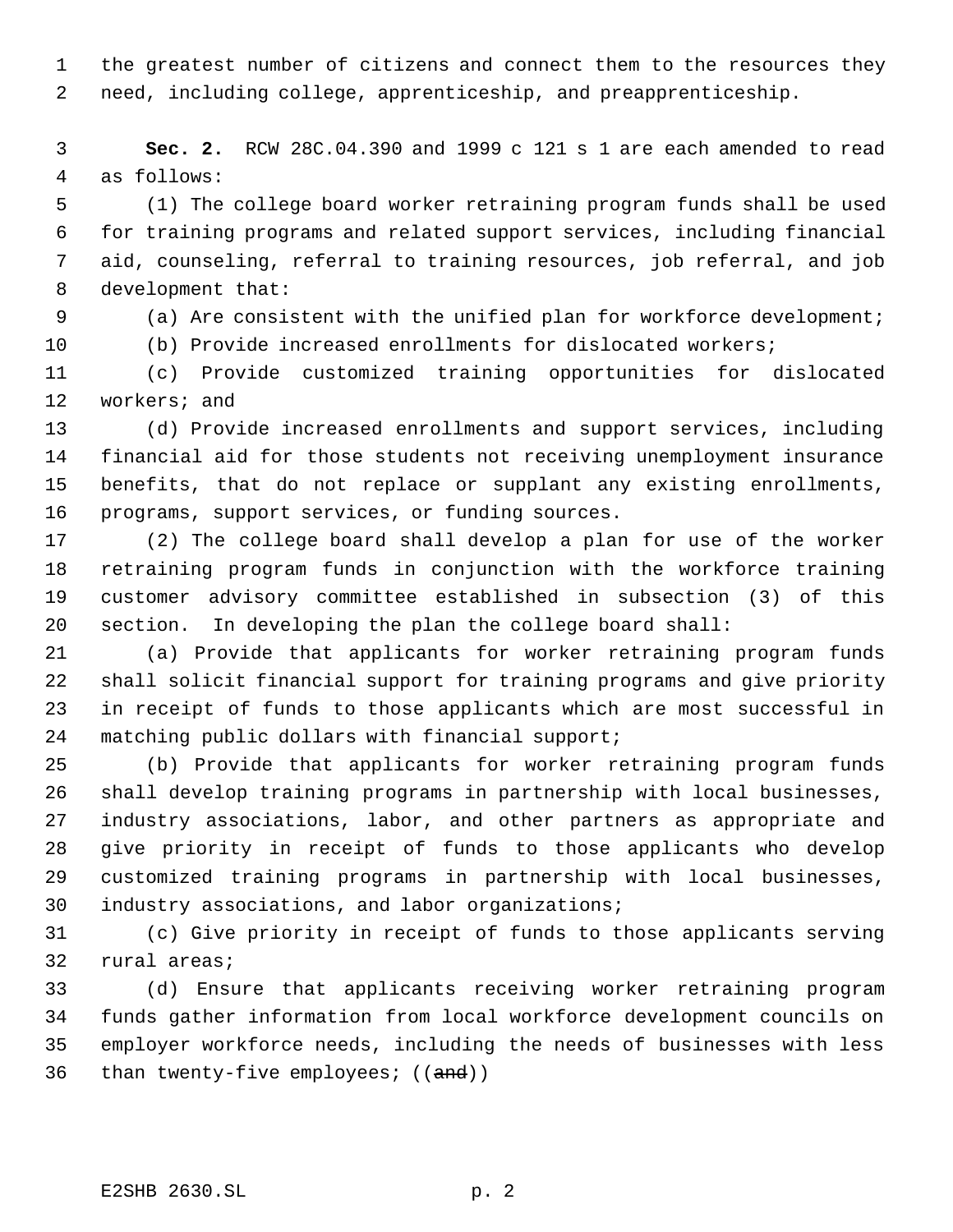(e) Provide for specialized vocational training at a private career school or college at the request of a recipient eligible under subsection (1)(b) of this section. Available tuition for the training is limited to the amount that would otherwise be payable per enrolled 5 quarter to a public institution; and

 (f) Give priority in receipt of funds to those applicants working toward careers in the aerospace, health care, advanced manufacturing, 8 construction, forest product, and renewable energy industries; high-9 demand occupations in strategic industry clusters identified in the state comprehensive plan and the workforce development councils' local comprehensive plans for workforce educational training as identified in 12 RCW 28C.18.080 and 28C.18.150; and occupations and industries 13 identified by community and technical colleges in collaboration with local workforce development councils. For purposes of this section, 15 health care includes long-term care.

 (3) The executive director of the college board shall appoint a workforce training customer advisory committee by July 1, 1999, to:

 (a) Assist in the development of the plan for the use of the college board worker retraining program funds and recommend guidelines 20 to the college board for the operation of worker retraining programs;

 (b) Recommend selection criteria for worker retraining programs and 22 grant applicants for receipt of worker retraining program grants;

 (c) Provide advice to the college board on other workforce 24 development activities of the community and technical colleges;

 (d) Recommend selection criteria for job skills grants, consistent with criteria established in this chapter and chapter 121, Laws of 1999. Such criteria shall include a prioritization of job skills applicants in rural areas;

 (e) Recommend guidelines to the college board for the operation of the job skills program; and

 (f) Recommend grant applicants for receipt of job skills program grants.

 (4) Members of the workforce training customer advisory committee shall consist of three college system representatives selected by the executive director of the college board, three representatives of business selected from nominations provided by statewide business organizations, and three representatives of labor selected from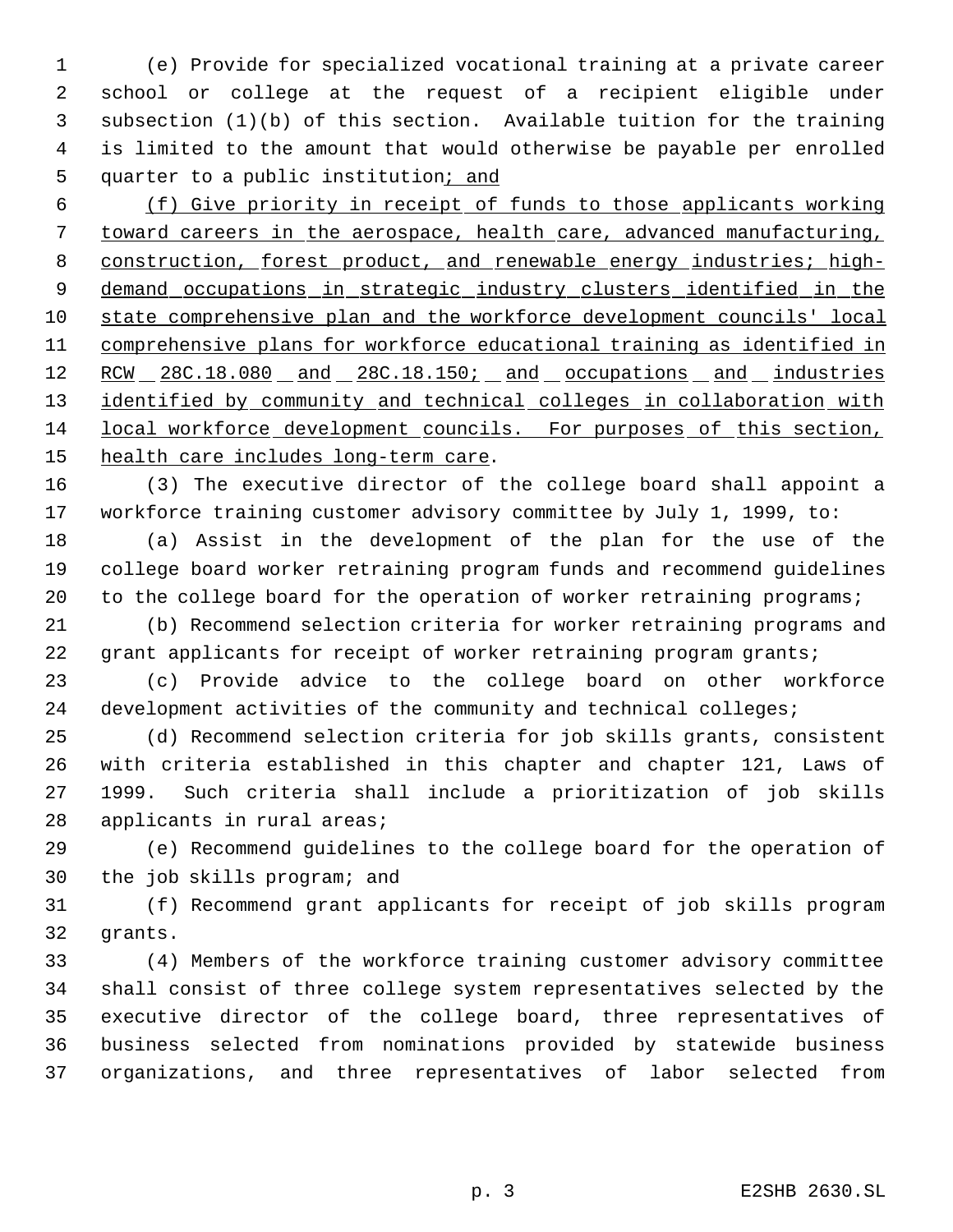nominations provided by a statewide labor organization representing a cross-section of workers in the state.

 NEW SECTION. **Sec. 3.** A new section is added to chapter 28B.50 RCW to read as follows:

 By July 1, 2010, and within existing resources, the college board may create a single web site for the purpose of advertising the availability of opportunity express funding to Washington citizens; explaining that opportunity express helps people who want to pursue college and apprenticeship for certain targeted industries; and explaining that opportunity express includes the following tracks: Worker retraining for unemployed adults; training programs approved by the commissioner of the employment security department, training programs administered by labor and management partnerships, and training programs prioritized by industry, for unemployed adults and incumbent workers; opportunity internships for high school students; and opportunity grants for low-income adults. The web site may also direct interested individuals to the appropriate local intake office. The web site may also include a link to the Washington state department of labor and industries apprenticeship program.

 **Sec. 4.** RCW 28C.18.164 and 2009 c 238 s 4 are each amended to read as follows:

 (1) Opportunity internship consortia may apply to the board to offer an opportunity internship program.

 (a) The board, in consultation with the Washington state apprenticeship and training council, may select those consortia that demonstrate the strongest commitment and readiness to implement a high quality opportunity internship program for low-income high school students. The board shall place a priority on consortia with demonstrated experience working with similar populations of students and demonstrated capacity to assist a large number of students through the progression of internship or preapprenticeship, high school graduation, postsecondary education, and retention in a high-demand occupation. The board shall place a priority on programs that emphasize secondary career and technical education and nonbaccalaureate postsecondary education; however, programs that target four-year postsecondary degrees are eligible to participate.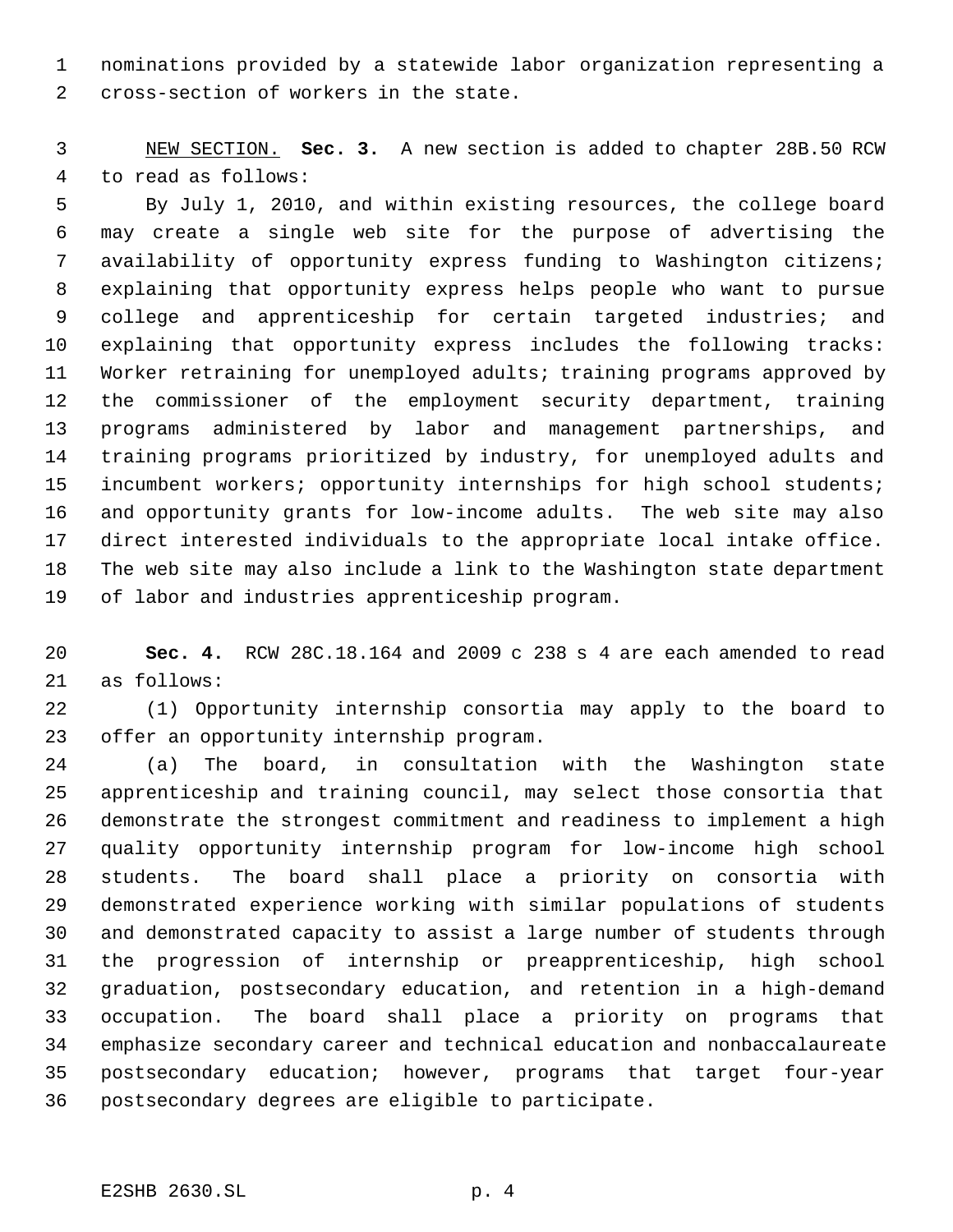(b)(i) Except as provided in (b)(ii) of this subsection (1), the board shall enter into a contract with each consortium selected to participate in the program. No more than ten consortia per year shall be selected to participate in the program, and to the extent possible, the board shall assure a geographic distribution of consortia in regions across the state emphasizing a variety of targeted industries. Each consortium may select no more than one hundred low-income high school students per year to participate in the program.

 (ii) For fiscal years 2011 through 2013, the board shall enter into a contract with each consortium selected to participate in the program. 11 No more than twelve consortia per year shall be selected to participate 12 in the program, and to the extent possible, the board shall assure a 13 geographic distribution of consortia in regions across the state emphasizing a variety of targeted industries. No more than five 15 thousand low-income high school students per year may be selected to participate in the program.

 (2) Under the terms of an opportunity internship program contract, an opportunity internship consortium shall commit to the following activities which shall be conducted using existing federal, state, local, or private funds available to the consortium:

 (a) Identify high-demand occupations in targeted industries for which opportunity internships or preapprenticeships shall be developed and provided;

 (b) Develop and implement the components of opportunity internships, including paid or unpaid internships or preapprenticeships of at least ninety hours in length in high-demand occupations with employers in the consortium, mentoring and guidance for students who participate in the program, assistance with applications for postsecondary programs and financial aid, and a guarantee of a job interview with a participating employer for all opportunity internship graduates who successfully complete a postsecondary program of study;

 (c) Once the internship or preapprenticeship components have been developed, conduct outreach efforts to inform low-income high school students about high-demand occupations, the opportunity internship program, options for postsecondary programs of study, and the incentives and opportunities provided to students who participate in the program;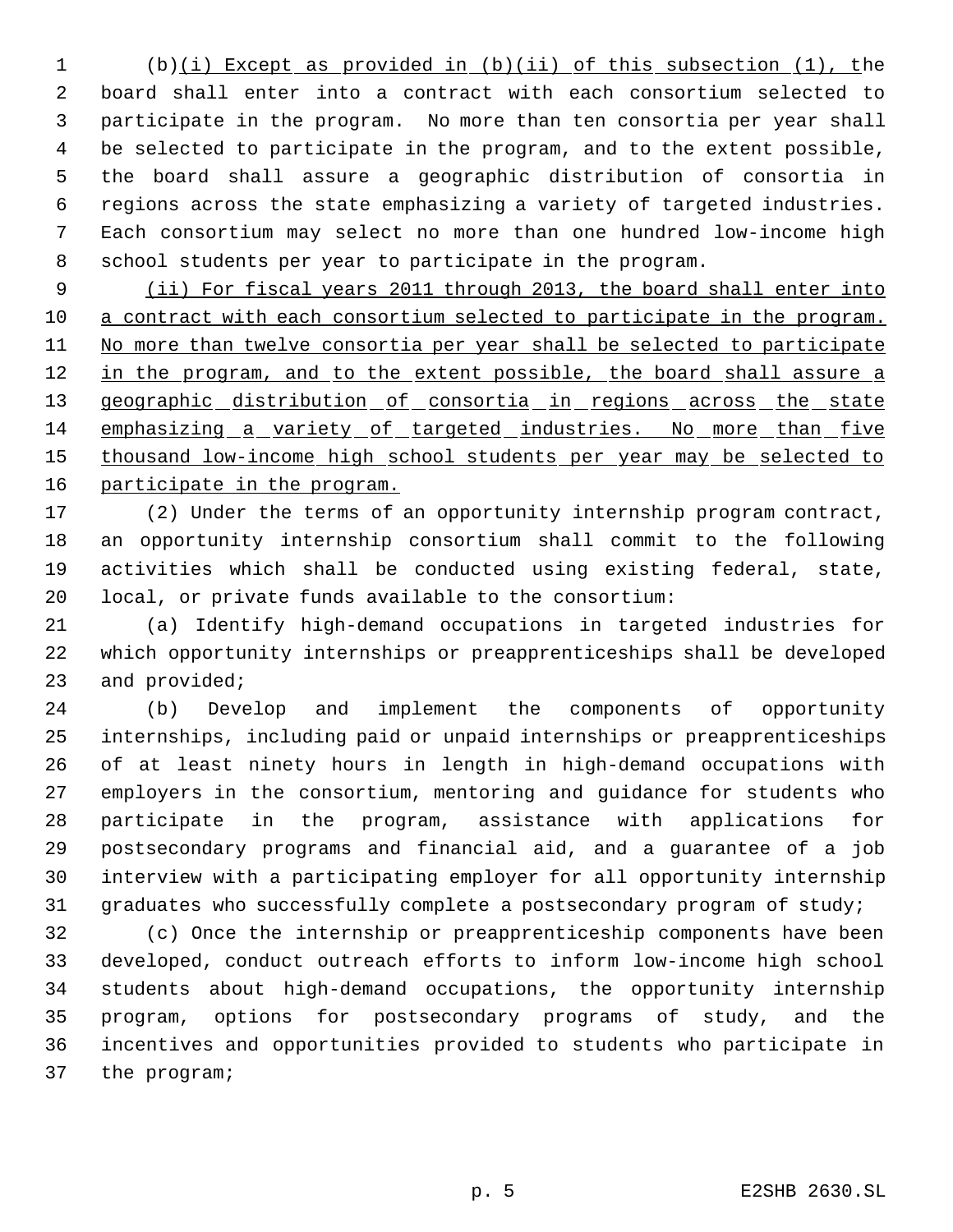(d) Obtain appropriate documentation of the low-income status of students who participate in the program;

 (e) Maintain communication with opportunity internship graduates of 4 the consortium who enroll in postsecondary programs of study; and

 (f) Submit an annual report to the board on the progress of and participation in the opportunity internship program of the consortium.

(3) Opportunity internship consortia are encouraged to:

 (a) Provide paid opportunity internships or preapprenticeships, including during the summer months to encourage students to stay enrolled in high school;

 (b) Work with high schools to offer opportunity internships as approved worksite learning experiences where students can earn high school credit;

 (c) Designate the local workforce development council as fiscal 15 agent for the opportunity internship program contract;

 (d) Work with area high schools to incorporate the opportunity internship program into comprehensive guidance and counseling programs 18 such as the navigation 101 program; and

 (e) Coordinate the opportunity internship program with other workforce development and postsecondary education programs, including opportunity grants, the college bound scholarship program, federal workforce investment act initiatives, and college access challenge grants.

 (4) The board shall seek federal funds that may be used to support the opportunity internship program, including providing the incentive payments under RCW 28C.18.168.

 NEW SECTION. **Sec. 5.** A new section is added to chapter 28B.50 RCW to read as follows:

 A separate and identifiable account, which shall be known as the opportunity express account, is established. Moneys in the account may be spent only after appropriation. Moneys in the account shall be used only for the worker retraining program, training programs approved by the commissioner of the employment security department, training programs administered by labor and management partnerships, industry- prioritized training programs, training programs that facilitate career progression in health care occupations, the opportunity internship program, and the opportunity grant program, and for administrative